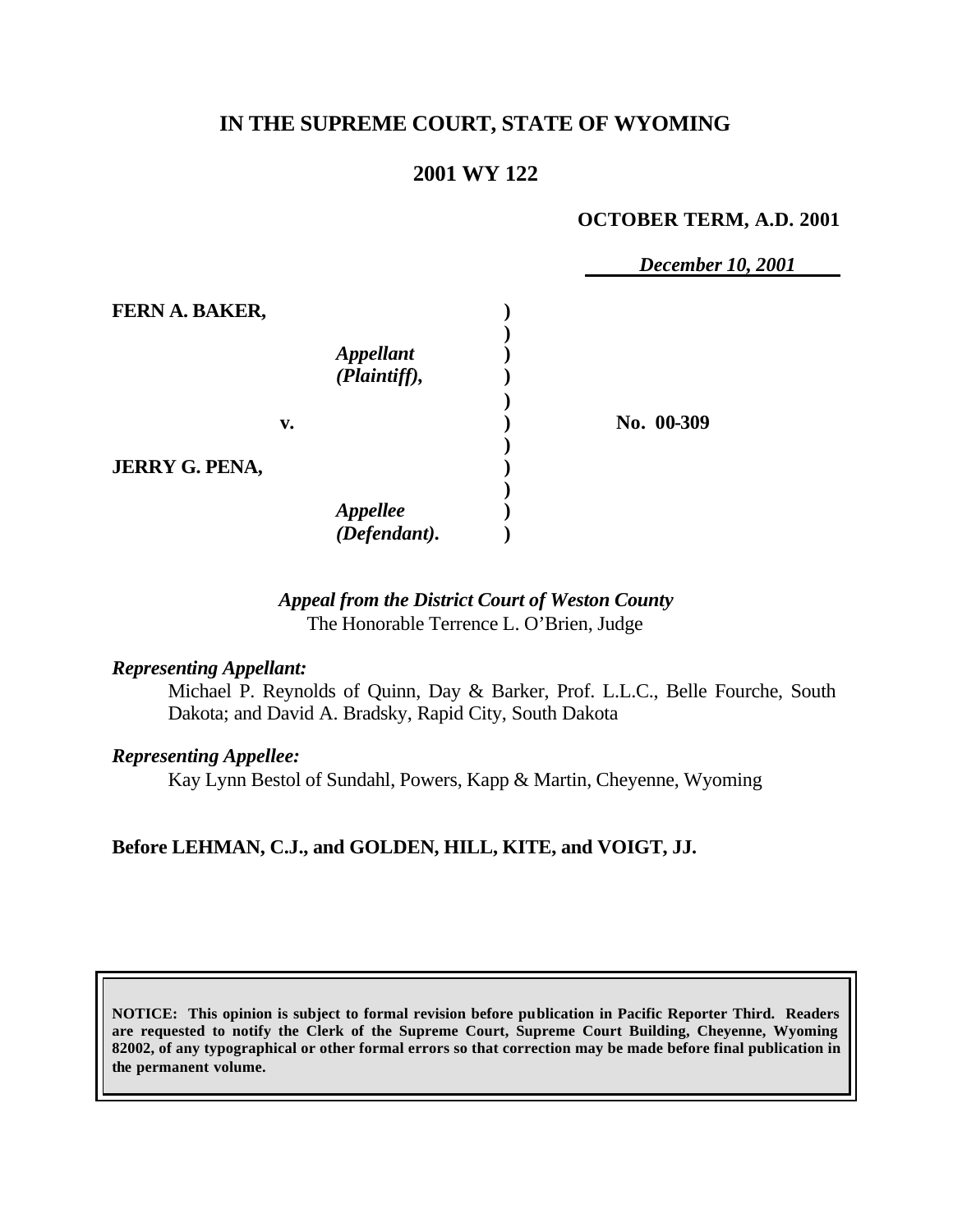KITE, Justice.

[¶1] Fern Baker (the tenant) was injured when a board in the deck appurtenant to the residential premises she leased from Jerry Pena (the landlord) rolled underneath her. The tenant brought an action for damages against the landlord on two theories of liability. The district court determined there was no genuine issue of material fact and granted the landlord's motion for summary judgment. We agree with the district court that a genuine issue of material fact does not exist as to whether the tenant's claim fits within the fourth exception to the general rule of landlord immunity. However, we adopt Restatement (Second) of Torts § 362 (1965) to further define the fifth exception to the general rule of landlord immunity. On this basis, we affirm the district court's order in part, reverse it in part, and remand the case for proceedings consistent with this opinion.

#### **ISSUES**

[¶2] The tenant presents this issue for our review:

1. Whether a genuine issue of material fact exists precluding summary judgment on [the tenant's] claims that [the landlord] had contracted to repair the premises and/or was negligent in making repairs.

The landlord sets the issue out as follows:

Under the common law rule of landlord immunity for tort liability in effect in Wyoming prior to July 1, 1999, a tenant cannot recover from her landlord for injuries arising from a failure to repair unless the landlord had first promised to make repairs. There is no evidence that [the] landlord . . . promised or agreed to make repairs. May [the tenant] recover for injuries caused by the alleged failure to repair?

## **FACTS**

[¶3] The facts adduced from the record are examined in the light most favorable to the tenant consistent with our well settled jurisprudence. The evidence presented for our review is comprised of deposition materials and affidavits. This case arose out of a landlord/tenant relationship between the parties. In June of 1995, the tenant leased the premises for \$250 a month subject to an oral lease. In the early morning hours of August 13, 1997, the tenant returned home from work after a brief stop at a local bar. She proceeded up the ramp to her deck, and the top decking board apparently rolled resulting in her injury.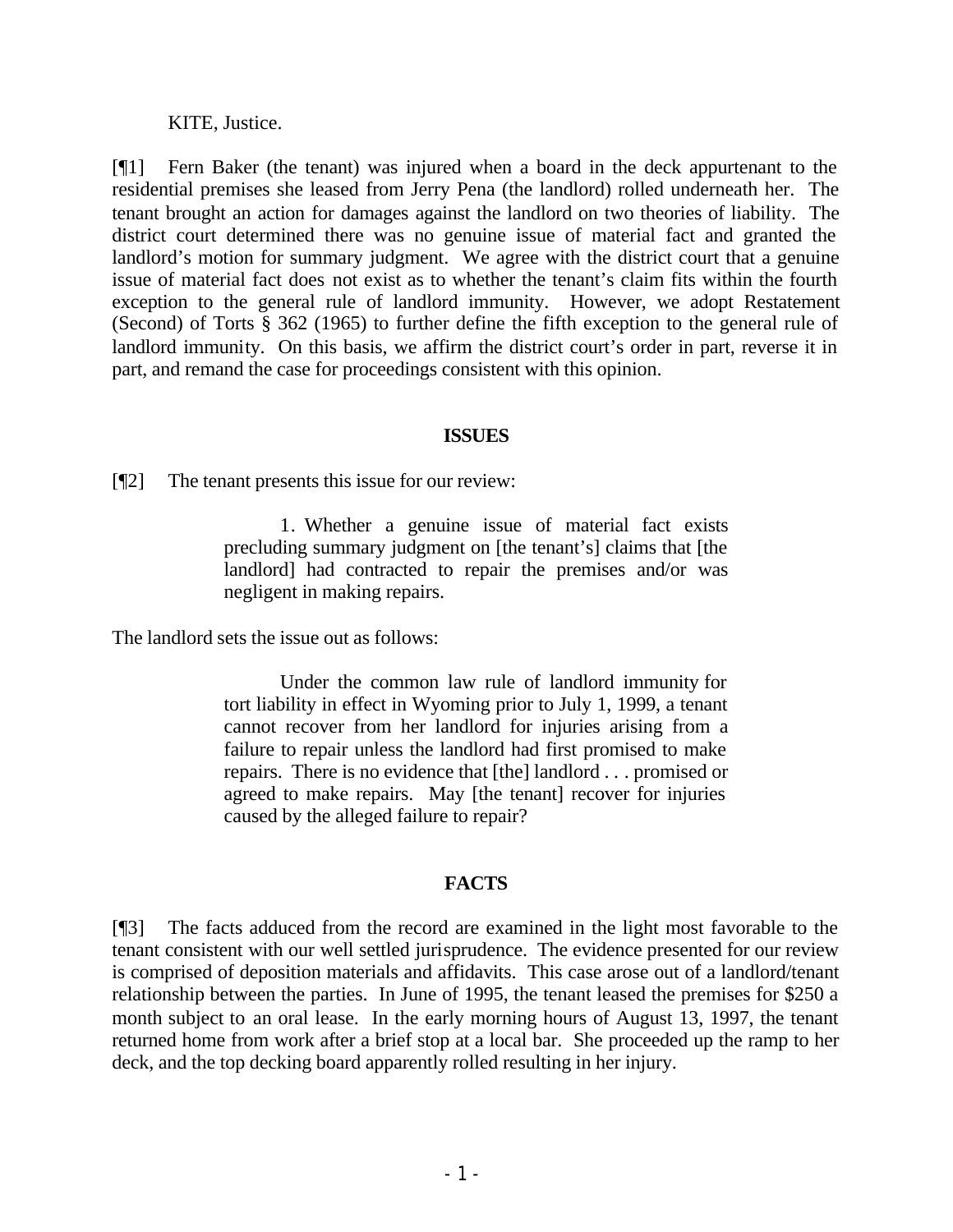[¶4] The tenant recalled four prior incidents in which either she or her social guests had fallen as a result of the deck's state of disrepair. First, in 1995 her granddaughter's leg went through the deck when a board broke. Next, in 1996 the tenant fell through a board that had broken on the ramp. A few months later, the tenant's friend fell through the deck when a board broke. Finally, in 1997 the tenant's sister fell through the ramp when two boards broke. The tenant stated that after each occurrence the landlord replaced the broken boards. The final incident was the only occasion the landlord could recall when he had been notified that someone had fallen as the result of the deck, and it was the only time he could recall being asked to repair the deck.

[¶5] On April 27, 1999, the tenant filed a complaint against the landlord for injuries she suffered as the result of her fall. She contended the landlord was responsible for the maintenance and repair of the leased premises, including the deck. She also claimed he was negligent in the construction, maintenance, and repair of the deck. On May 15, 2000, the landlord moved for summary judgment and asserted that, as a landlord, he was immune from tort liability and the tenant's claim did not fit within one of the recognized exceptions to the general rule. On July 27, 2000, the district held a hearing on this matter. On August 29, 2000, it granted the landlord's motion for summary judgment, and this appeal followed.<sup>1</sup>

#### **STANDARD OF REVIEW**

[¶6] Summary judgment is appropriate when no genuine issue as to any material fact exists and the prevailing party is entitled to have a judgment as a matter of law. *Eklund v. PRI Environmental, Inc.*, 2001 WY 55, ¶10, 25 P.3d 511, ¶10 (Wyo. 2001); *see also* W.R.C.P. 56(c). A genuine issue of material fact exists when a disputed fact, if it were proven, would have the effect of establishing or refuting an essential element of the cause of action or defense which has been asserted by the parties. *Williams Gas Processing— Wamsutter Company v. Union Pacific Resources Company*, 2001 WY 57, ¶11, 25 P.3d 1064, ¶11 (Wyo. 2001). We examine the record from the vantage point most favorable to the party who opposed the motion, and we give that party the benefit of all favorable inferences which may fairly be drawn from the record. *Id.* We evaluate the propriety of a summary judgment by employing the same standards and by using the same materials as were employed and used by the lower court. *Scherer Construction, LLC v. Hedquist Construction, Inc.*, 2001 WY 23, 15, 18 P.3d 645, 15 (Wyo. 2001). We do not accord any deference to the district court's decisions on issues of law. *Id.*

<sup>1</sup> This court notes the absence in the record of any district court analysis in its determination to grant the landlord summary judgment. A summary judgment analysis evident in the record would undoubtedly assist appellate review.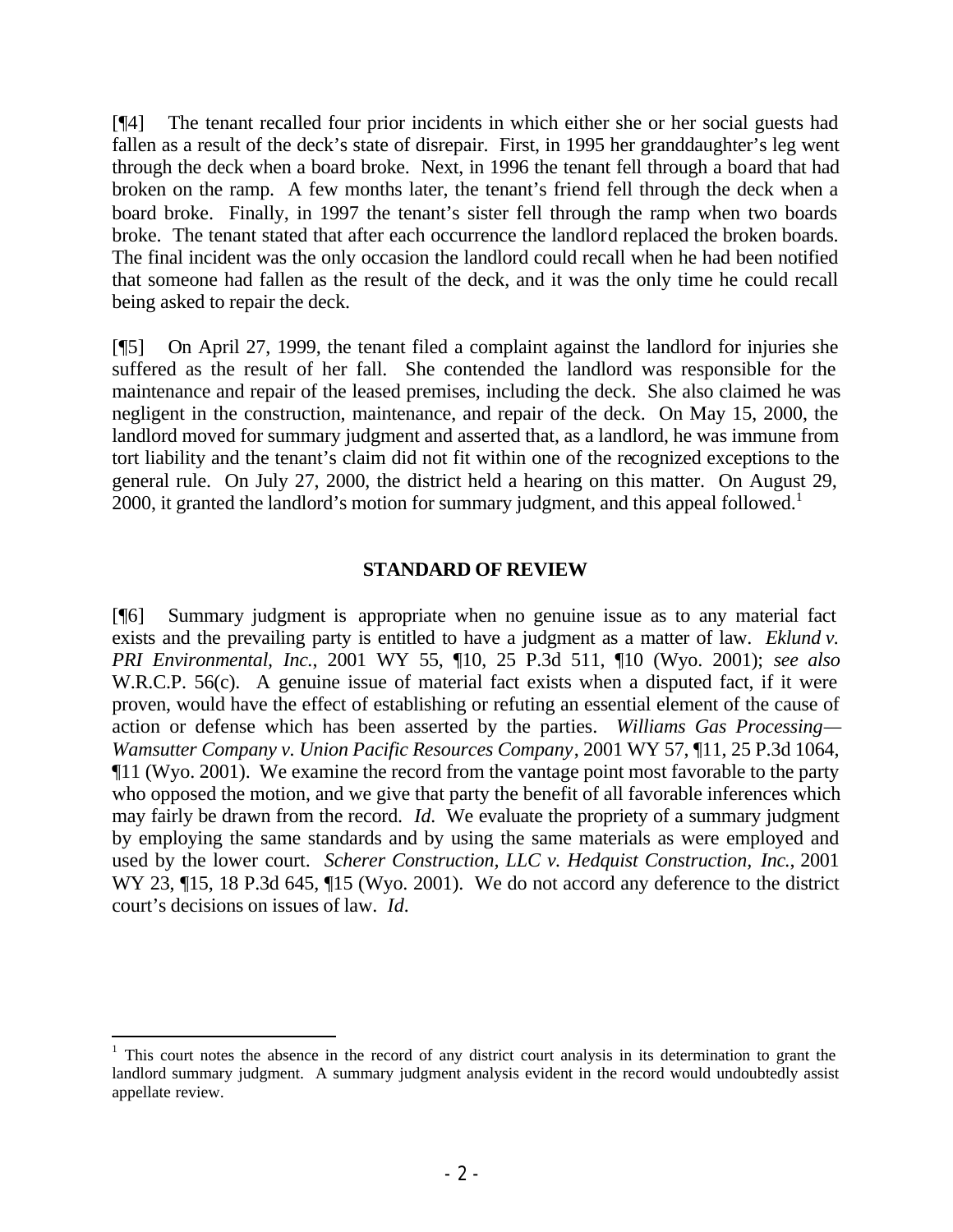#### **DISCUSSION**

[¶7] At the time of the injury, Wyoming followed the common-law rule of landlord immunity for liability in most circumstances.<sup>2</sup> *Taylor v. Schukei Family Trust by and through Schukei*, 996 P.2d 13, 16 (Wyo. 2000). As a general rule, immunity relieves the landlord of a duty to the tenant or the tenant's guests for dangerous or defective conditions of the premises. *Id*. The common law developed from the concept that "the tenant was the owner and occupier subject to all the responsibilities of one in possession and burdened with maintaining the premises in a reasonably safe condition to protect persons who came upon the land." *Ortega v. Flaim*, 902 P.2d 199, 202 (Wyo. 1995). However, Wyoming has recognized the following exceptions to the general rule of landlord immunity:

> 1. Undisclosed conditions known to lessor and unknown to the lessee which were hidden or latently dangerous and caused an injury.

> 2. The premises were leased for public use and a member of the public was injured.

> 3. Part of the premises was retained under the lessor's control, but was open to the use of the lessee.

- 4. Lessor had contracted to repair the premises.
- 5. Negligence by lessor in making repairs.

*Id.* (citations omitted); *see also Pavuk v. Rogers*, 2001 WY 75, ¶5, 30 P.3d 19, ¶5 (Wyo. 2001). The tenant asserts the fourth and fifth exceptions are applicable and determinative of her claim. We will address each exception separately.

## **A. Lessor Contracted to Repair the Premises**

[¶8] In *Hefferin* v. *Scott Realty Co*., 71 Wyo. 114, 254 P.2d 194 (1953), we examined the common-law rules of landlord liability. In that case, a tenant sued her landlord for injuries resulting from the landlord's improper furnishing of ventilation in the leased premises. 254 P.2d at 194. The parties' lease did not contain any provisions which referenced an obligation on the landlord's part to make repairs. 254 P.2d at 195. We held that, in the absence of an agreement to the contrary, a landlord is not obligated to make repairs upon the leased premises during the lease period whether the defects existed at the time he leased the premises or occurred thereafter. 254 P.2d at 197. This is so even if the premises are in a

<sup>2</sup> As we stated in *Flores v. Simmons*, 999 P.2d 1310, 1313 n.1 (Wyo. 2000), "On July 1, 1999, statutes governing residential rental property became effective. Those statutes set out the duties of owners and renters and could, perhaps, alter the existing law which governs the landlord and tenant relationship. Wyo. Stat. Ann. §§ 1-21-1201 to -1211 (LEXIS 1999)."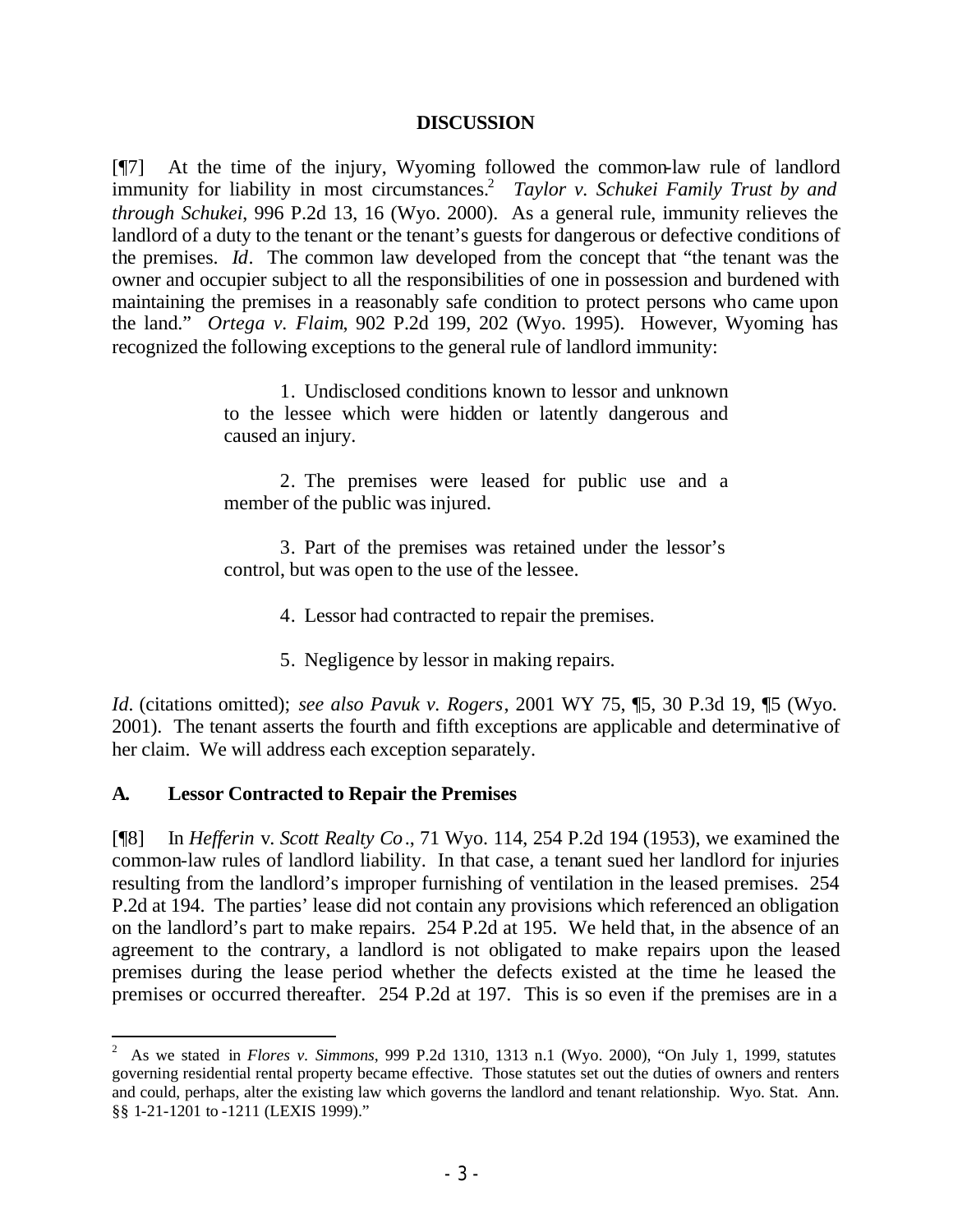dangerous condition. *Id.* This principle is based on the theory that a landlord should not be liable for defects in the leased premises where he has not made any warranty or contract as to the condition of those premises or as to the repair of defects and is guilty of no willful wrong or fraud. *Id*. Essentially, the duty to repair arises out of the existence of the contract to repair; therefore, the contract defines the extent of the duty. *Montelongo v. Goodall*, 788 S.W.2d 717, 719 (Tex. App. 1990). In *Hefferin,* the tenant did not rely on a contract contained in the lease, but instead she alleged the landlord made a promise to properly install a new ventilation system. 254 P.2d at 197. In response to the tenant's claim, we held the landlord is under no obligation to make repairs unless such a stipulation is made a part of the original contract or any subsequent promise to make repairs is supported by consideration and not founded merely on the relation of the parties. *Id*. Sufficient consideration exists when a tenant, who is not bound to a term of tenancy, relies upon a landlord's promise to make repairs made to induce the continuation of the tenancy. *Id*. However, in *Hefferin,* the tenant agreed to a definite three-year lease term, and we concluded there was no new consideration present for a promise or contract. Thus, the promise made by the landlord was wholly gratuitous, and therefore the landlord could not be liable. *Id.* Moreover, we held that a landlord's agreement to make repairs must take the form of an express contract and should not be implied from the parties' conduct. *Id.; see also Taylor*, 996 P.2d at 18.

[¶9] The resolution of this matter centers on whether there is a genuine issue of material fact as to the existence of an agreement to make repairs. The tenant argues there are three indications in the record which prove there was, in fact, a mutual agreement that the landlord would make repairs. First, the tenant speculated that Dale Stietz, her boyfriend at the time and a party to the lease, made an agreement with the landlord. However, she admitted that she did not have any personal knowledge of such an agreement, and Mr. Stietz did not recall one. A genuine issue of material fact would be present if either the tenant herself made an agreement with the landlord or she had personal knowledge of an agreement between the landlord and Mr. Stietz and did not have to resort to speculation to prove an agreement was made. Next, she points to the fact that the landlord responded in his deposition as follows:

> Q. . . . I guess I can just ask you. Whose responsibility was it to make repairs on the house?

> > A. Okay. I -- mine, I guess.

Q. . . . Okay. So if she had a leak under the sink, or something like that, she'd call you and you'd come take care of it?

A. Yes.

. . . .

Q. Okay.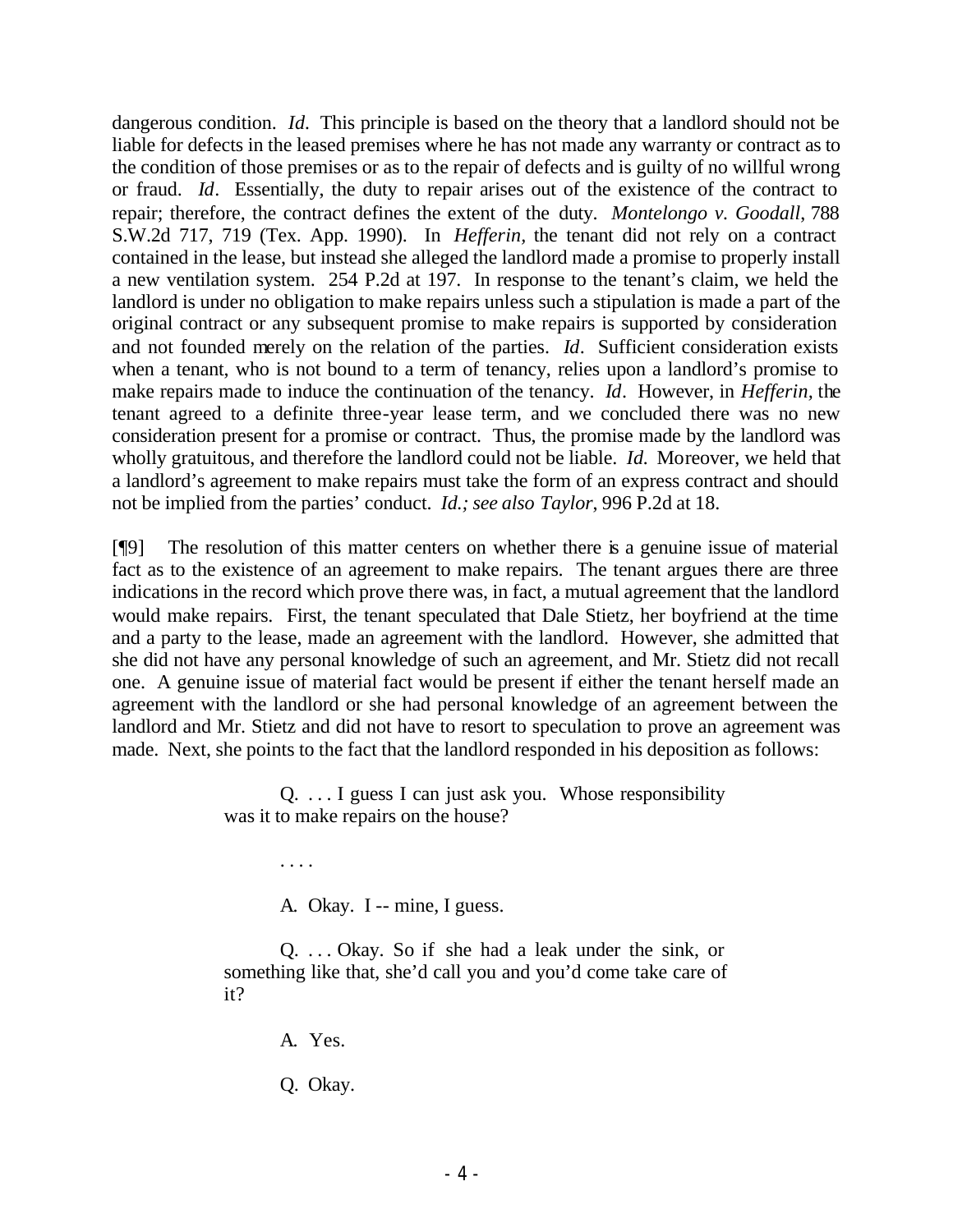## A. I did. I don't know that it was really my responsibility, but I did --

The tenant contends this statement constitutes the landlord's admission that it was his responsibility to make repairs. On the contrary, these remarks hardly suffice as evidence of a required express agreement to make repairs or a promise supported by sufficient consideration.<sup>3</sup> *Taylor*, 996 P.2d at 18. There was no evidence to prove an express agreement was made or the repairs were made as consideration to induce the continuation of tenancy. Finally, the tenant attempts to argue a reasonable inference may be drawn that an agreement existed because the landlord made repairs to the deck after each alleged incident. However, we have clearly held that an agreement may not be inferred from the conduct of the parties. *Id.*

[¶10] Importantly, the tenant's inference of a prior agreement is contradicted by direct evidence in both the landlord's and Mr. Stietz's affidavits. The landlord asserts he did not make an agreement with either the tenant or Mr. Stietz to make repairs to the deck or any other part of the house. Nor was it a condition of leasing the premises. Further, Mr. Stietz stated he did not recall a discussion with the landlord regarding fixing up or repairing the deck, and there was no agreement that the deck was to be repaired as a condition of leasing the premises. While Mr. Stietz's statement does not specifically preclude the existence of an agreement that the landlord would make general repairs to the premises, on summary judgment the landlord's direct testimony cannot be overcome by the tenant's inference to the contrary. *Blackmore v. Davis Oil Company*, 671 P.2d 334, 337 (Wyo. 1983). The record presented for our review discloses the tenant's mere speculation versus the landlord's unequivocal denial of an agreement. To succeed on summary judgment, after the movant establishes a prima facie case, the burden shifts to the opposing party to show a genuine issue of material fact or present competent evidence of specific facts countering the facts presented by the movant. *Bender v. Phillips*, 8 P.3d 1074, 1077 (Wyo. 2000). The tenant failed to contradict the affidavits of the landlord and Mr. Stietz and therefore did not satisfy her burden.

[¶11] The facts of this case closely resemble the facts in *Ortega,* 902 P.2d 199. In that case, a residential home was leased by the landlord to tenants through an oral lease with a bare bones commitment by the tenants to pay rent in return for the landlord's surrender of possession. 902 P.2d at 201. The parties agreed there was no understanding regarding repairs. The tenants' social guest sustained personal injuries when she fell down the stairs at the home. *Id*. In the absence of a contractual provision to repair, we held the landlord had no duty to repair patent defects on the premises. 902 P.2d at 204. We affirmed the district court's grant of summary judgment. *Id.* In the same vein, we cannot discern the existence of a genuine issue of material fact in this case sufficient to withstand summary judgment on the fourth exception to landlord immunity.

<sup>&</sup>lt;sup>3</sup> An express agreement has been defined in *Taylor* as "'[a] contract whose terms the parties have explicitly set out." 996 P.2d at 18 (quoting Black's Law Dictionary 321  $(7^{\text{th}}$  ed. 1999)).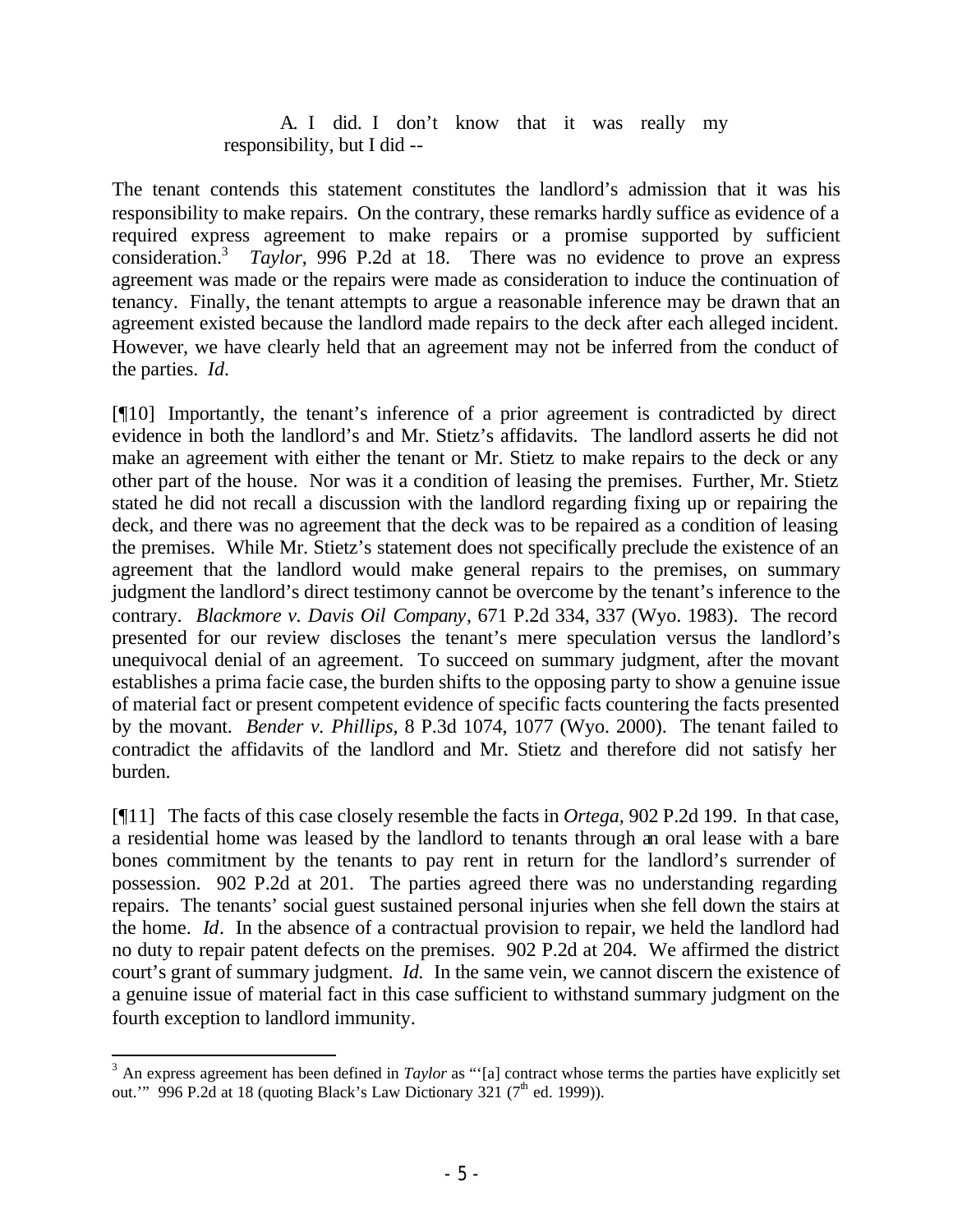# **B. Negligence by Lessor in Making Repairs**

[¶12] The common-law rule of landlord immunity relied upon the premise that, if there was not a contract governing the landlord/tenant relationship, the tenant in possession of the property was in a better position to be aware of hazards and to undertake repairs. Therefore, absent a specific agreement otherwise, the landlord was not responsible for repairs. This court has consistently followed that rule in cases involving the extent of a landlord's contractual duties. *See Ortega*, 902 P.2d at 204; *Hefferin,* 254 P.2d at 197. However, when a landlord has agreed or covenanted to repair the premises during the tenancy, he has a duty to exercise reasonable care and is liable for negligence. *Brubaker v. Glenrock Lodge International Order of Odd Fellows*, 526 P.2d 52, 58 (Wyo. 1974).

[¶13] In the instant case, the tenant does not point to any evidence of a promise supported by sufficient consideration which would create a contractual obligation and open the door to the landlord's liability. Nor was there any evidence presented that, at the time the tenant leased the premises, the landlord promised to maintain the property in good repair. Hence, our discussion must turn on whether, under any circumstances, a gratuitous undertaking subjects a landlord to tort liability.

[¶14] *Brubaker* is the only Wyoming case which has directly addressed the viability of the fifth exception to landlord immunity–negligence in performing repairs. In that case, this court held landlord liability for negligent repair could arise because the landlord, pursuant to a specific agreement, moved and installed a stairway which collapsed causing Mr. Brubaker's injuries. We held the repairs and remodeling of the stairs were undertaken as an inducement and consideration for the entry into the lease; therefore, the issue of the landlord's failure to properly perform the agreement was a proper issue to be determined by a jury. The question of a truly gratuitous undertaking of repairs by a landlord was not at issue in *Brubaker.* Therefore, we are faced with a question of first impression–whether a landlord is liable in tort for damages caused by a failed repair when (1) the landlord undertakes a repair with no contractual obligation to do so and (2) accomplishes the repair negligently and in such a fashion as to cause the tenant to believe the repair corrected a safety problem when it did not.

[¶15] Regarding negligent repairs made by a lessor, Restatement (Second) of Torts § 362 (1965) provides:

> A lessor of land who, by purporting to make repairs on the land while it is in the possession of his lessee, or by the negligent manner in which he makes such repairs has, as the lessee neither knows nor should know, made the land more dangerous for use or given it a deceptive appearance of safety, is subject to liability for physical harm caused by the condition to the lessee or to others upon the land with the consent of the lessee or sublessee.